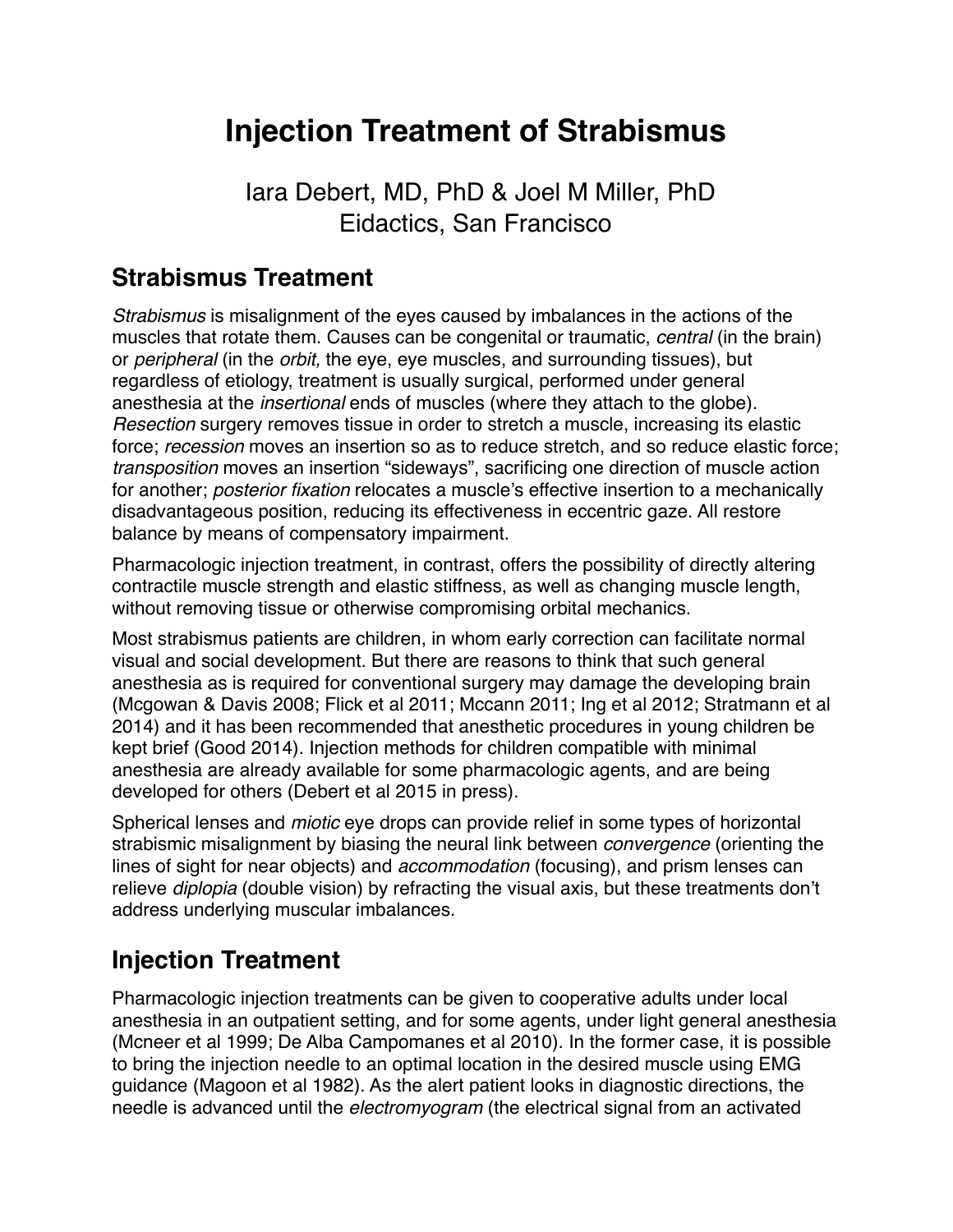skeletal muscle) indicates it is optimally positioned, whereupon the injection is completed. Some agents (eg, botulinum toxin) can be injected at the insertional end of a muscle under visual guidance, using special forceps that make the muscle more accessible (Mendonca et al 2005), and allowed to diffuse posteriorly, whereas others (eg, bupivacaine) must be distributed throughout the body of the muscle (Park et al 2004), which requires non-visual guidance. EMG guidance generally provides more effective injections, but is only suitable for alert, cooperative adults.

Children, and others unable to provide the requisite cooperation during injection, would need to be briefly anesthetized, making it impossible to record the movement-related EMG. For cases where visual guidance is insufficient, methods are being developed for targeting injections using electrical stimulation, which early results show to be effective in anesthetized patients (Debert et al 2015 in press).

Because injection treatment does not result in the scaring that is often a troublesome consequence of conventional strabismus surgery, if therapeutic goals are not achieved with one injection, additional injections or surgical treatments can readily be given. Conversely, injection treatment may be particularly useful where post-surgical scarring has made re-operation difficult.

### **Muscle Weakening**

Replacement of strabismus surgery with less invasive procedures began in Alan B Scott's San Francisco lab with his development of botulinum A toxin injection treatment (Scott et al 1973; Scott 1980).

Eye muscle balance can sometimes be restored by weakening a muscle that pulls too strongly, or pulls against another that has been weakened by disease or trauma. Botulinum toxin prevents neurotransmitter release from neuromuscular junctions, and so at least partially paralyzes injected muscles. Paralysis is temporary, and it might seem that injections would always need to be repeated, except that muscles adapt to the lengths at which they are chronically held, so that a paralyzed muscle tends to get stretched-out by its antagonist (where there is one) and grows longer by addition of serial *sarcomeres* (the contractile units of skeletal muscles), while the antagonist tends to grow shorter by deletion of sarcomeres (Scott 1994), thereby maintaining realignment when the toxin-caused paralysis has resolved. If there is good binocular vision, once muscular imbalance is sufficiently reduced, the brain mechanism of *motor fusion* (which orients the eyes to a target visible to both) can perfect and stabilize eye alignment.

Botulinum A toxin (introduced as *Oculinum™*, now called *Botox®*) , is the principal drug used to temporarily paralyze extraocular muscles, and is widely accepted as an alternative to surgery for many types of strabismus (Crouch 2006; Rowe & Noonan 2012). *Crotoxin*, a snake neurotoxin, is being developed in Belo Horizonte, Brazil as a potential alternative (Ribeiro Gde et al 2012).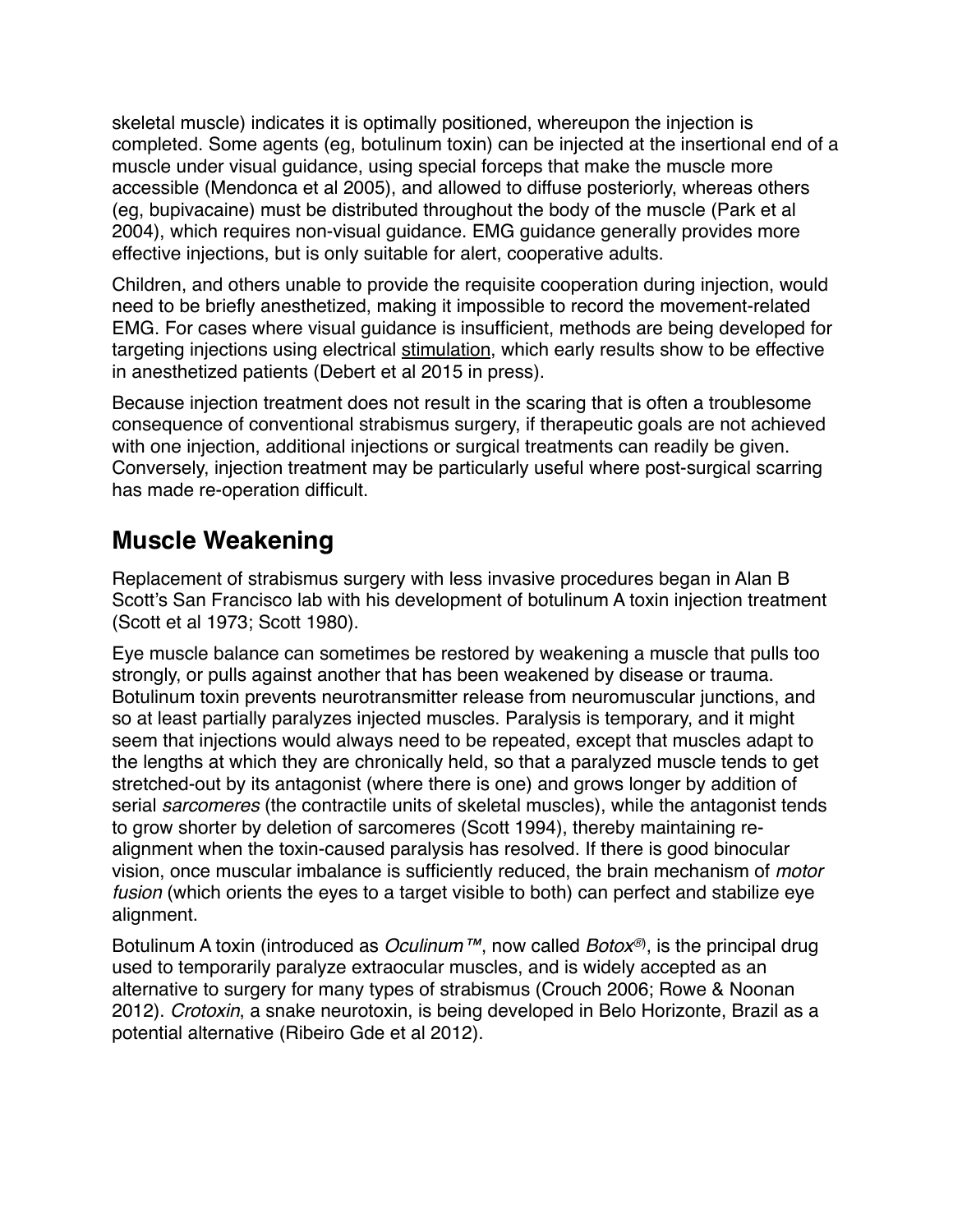#### **Mechanism of Action**

The force exerted by a muscle is the sum of its *contractile force* ("active" force, controlled by neural innervation) and its *elastic force* ("passive" force, determined stretching). Both are affected by *muscle length*, which determines the degree of stretch in a given eye position. Botulinum toxin paralysis reduces total muscle force by reducing the contractile component.

Botulinum A toxin is a neurotoxin present in the cytoplasm of the anaerobic bacterium *Clostridium botulinum*. It binds presynaptically with high affinity to sites on cholinergic nerve terminals, preventing release of acetylcholine, thereby blocking neuromuscular transmission, and causing flaccid muscle paralysis (Montecucco et al 1996; Tighe & Schiavo 2013). Crotoxin appears to act similarly.

Botulinum toxin inactivates proteins necessary for neurotransmitter release without damaging the neuromuscular junction itself. The body copes with such *chemodenervation* by sprouting axonal collaterals to form new neuromuscular junctions, and eventually by breaking down the toxin, leading to recovery of muscle function (Angaut-Petit et al 1990; De Paiva et al 1999).

To weaken an eye muscle, 1 to 12 units (a few nanograms) of toxin are injected directly into it. The treated muscle weakens over 48-72 hours and remains *paretic* (partially paralyzed) for 2-4 months, over which time muscle length increases (Scott 1994). If there is good binocular vision, the brain mechanism of *motor fusion*, which aligns the eyes on a target visible to both, can stabilize the corrected alignment.

#### **Clinical Indications**

Botulinum toxin injection is commonly used for small and moderate degrees of infantile *esotropia* ("crossed eyes"), acquired adult strabismus, and where strabismus is a consequence of retinal detachment surgery, that is, in cases where there is good potential for motor fusion.

*Sixth nerve palsy,* paralysis of the *lateral rectus*, the muscle that rotates the eye outwards, is most frequently caused by a local ischemic event, from which there is frequently substantial recovery. But during the acute stage of paresis, the lateral rectus is stretched and grows longer, and its antagonist medial rectus shortens (Scott 1994). Sixth nerve palsy is treated by injecting the medial rectus muscle, thereby allowing the lateral rectus, paretic though it be, to stretch and lengthen the medial, while it itself shortens, so that, when the sixth nerve paresis subsides, alignment is improved (Mcneer et al 1999; Kowal et al 2007). The toxin is similarly useful in other nerve palsies affecting eye muscles.

Residual misalignments that remain following traditional strabismus surgery can be corrected with toxin injection (Mcneer et al 1999; Kowal et al 2007).

Toxin injections are also used for temporary relief during the acute phase of *thyroid ophthalmopathy* (an autoimmune inflammatory disorder), when misalignments are too unstable to treat surgically.

Botulinum toxin has been used intraoperatively to augment a surgical effect.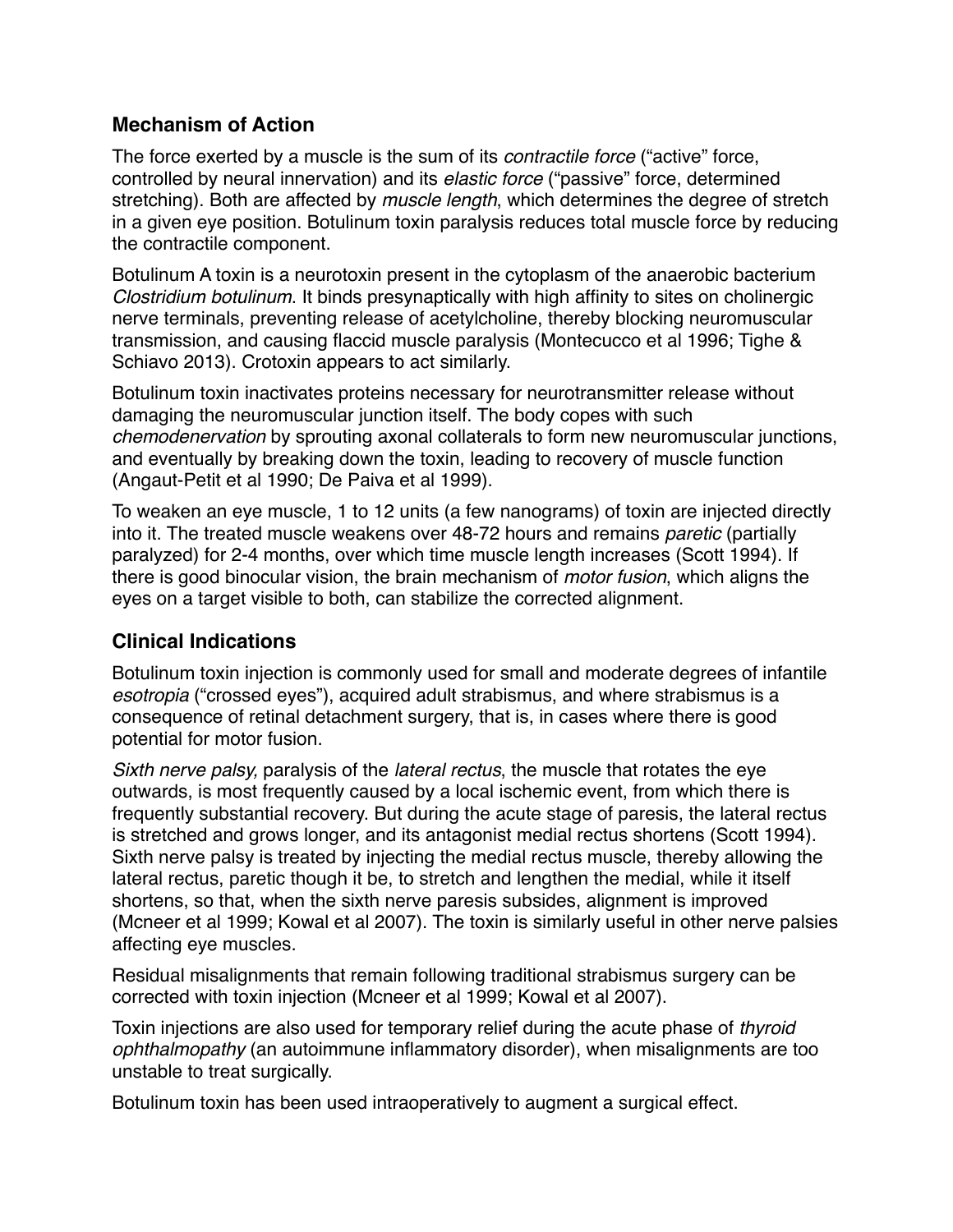In complex strabismus cases, toxin can be injected diagnostically as an aid to planning surgical treatment.

#### **Complications**

Subconjunctival hemorrhage, *ptosis* (drooping eyelid) and vertical strabismus are the most common complications, usually resolving in several weeks (Crouch 2006; Rowe & Noonan 2012). Ptosis and vertical strabismus are caused by toxin spreading to adjacent muscles, and their risk decreases with lower doses and more accurate injection techniques.

Some *overcorrections*, such as *exotropia* (eyes deviated outward) following treatment for infantile *esotropia* ("crossed eyes"), may lead to excellent long-term alignment, and are not complications.

Severe complications, such as globe perforation and retrobulbar hemorrhage are rare.

No systemic side effects have been reported in patients treated for strabismus, nor has immunity to botulinum toxin developed, even after multiple injections.

# **Muscle Strengthening**

#### **Bupivacaine**

Bupivacaine injection is currently the only pharmacologic treatment clinically shown to strengthen and shorten extraocular muscles. Myogenic growth factors (IGF and FGF) have been investigated in animals (Anderson et al 2006; Mcloon 2006).

Long used as an anesthetic in cataract surgery, bupivacaine was found to sometimes cause strabismus, presumably because it had been inadvertently injected into a muscle. Initially attributed to simple myotoxic damage (Rainin & Carlson 1985), careful observation of the clinical time course showed more complex sequelae, including increased contractility and elevated stiffness (Goldchmit & Scott 1994). It was later clarified that bupivacaine injection induces modest hypertrophy, which could be harnessed to produce muscle shortening and alignment corrections (Miller et al 2013). Bupivacaine injection is currently an office procedure performed under topical anesthesia in cooperative adults, and has been used as an alternative to strabismus surgery to treat moderate-sized, non-paralytic, non-restrictive strabismus since 2006 (Scott et al 2007; Miller et al 2013). Stability of alignment correction has been documented for up to 5 years (Debert et al 2015 in press).

#### **Mechanism**

Bupivacaine damages or destroys *myofibrils* (the specialized elements in skeletal muscle cells responsible for contractile and elastic forces), while preserving *satellite cells* (local stem cells supporting repair and regeneration), *basal lamina* (an extracellular framework), capillaries, and peripheral nerves (Nonaka et al 1983). It induces calcium release from the *sarcoplasmic reticulum* (an intracellular structure), inhibits reuptake, and sensitizes the contractile apparatus to calcium (Zink et al 2002), so that within a few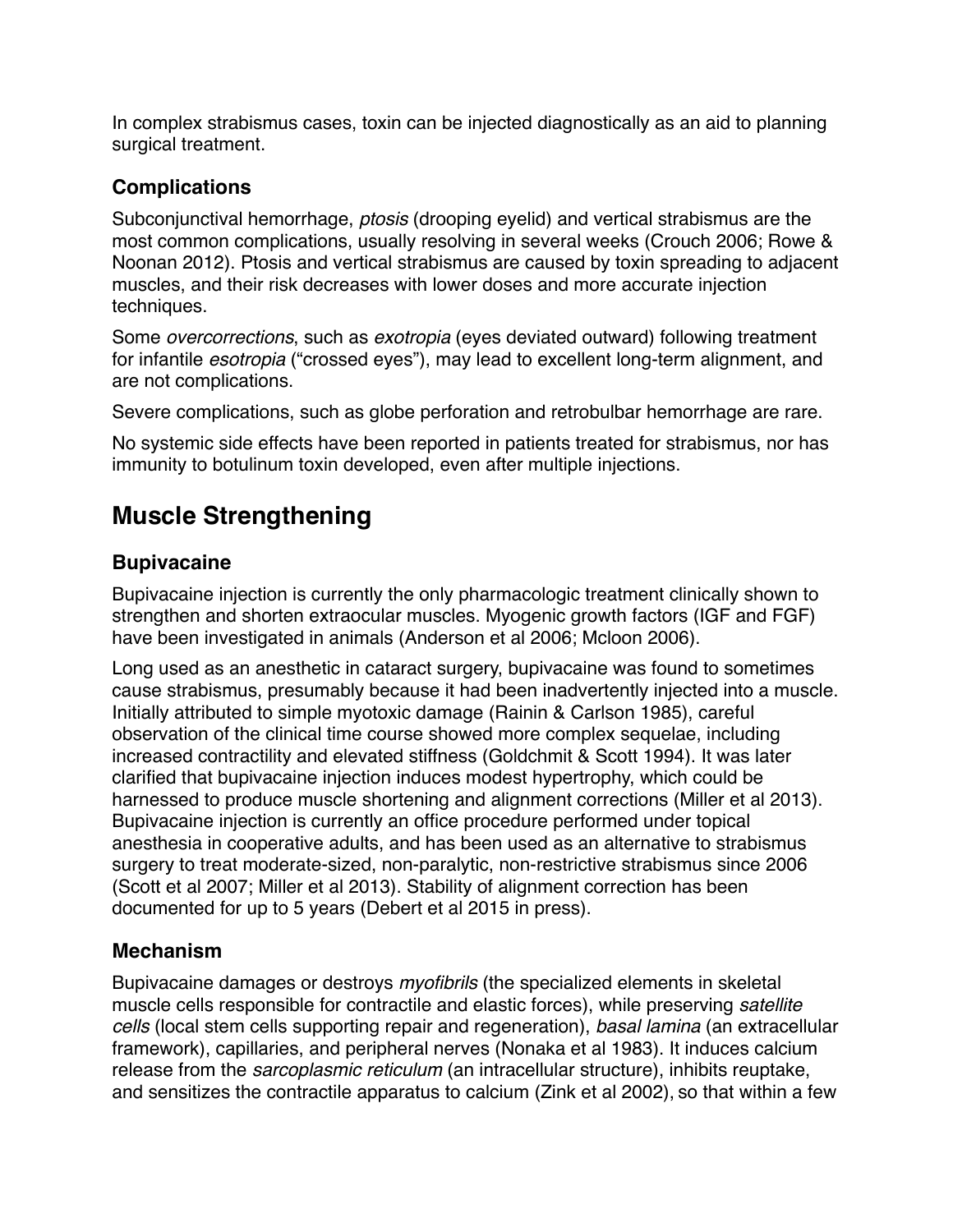minutes of injection myofibrils hypercontract and damage to plasma membranes is evident (Bradley 1979). Within a few hours, *calcium-activated neutral protease* (CANP) localized in Z-lines (Ishiura et al 1980) cleaves the sarcomeres, which are then digested by other proteases and lysosomal enzymes (Imahori 1982). Within a few weeks, satellite cells proliferate, and fuse into new muscle fibers (Hall-Craggs 1974; Bradley 1979), which are generally larger and stronger.

Following transient increases in muscle size (and so, presumably, in both contractile and elastic forces), BPX treatment results in stable changes in muscle lengths (Miller et al 2013).

### **Adjuvants**

The length at which the muscle treated with bupivacaine regenerates is determined by the length at which it is held during regeneration. Injection of small dose of botulinum toxin in the antagonist muscle weakens it for a few weeks, preventing stretching of the bupivacaine-injected muscle, allowing it to regenerate shorter than otherwise, thereby providing about twice the alignment correction of bupivacaine alone. The effectiveness of a bupivacaine injection may be increased by combining it with the vasoconstrictor epinephrine, which lengthens exposure time (Miller et al 2013).

### **Pharmacologic Injection Treatment vs Surgery**

With surgery, results are seen in a few days. After bupivacaine injection the muscle is inactivated by the drug's anesthetic effect for a day, and weakened by myofiber destruction for a week or so, after which regeneration and hypertrophy over 2-3 weeks gradually achieves the corrected alignment (Miller et al 2013). If bupivacaine injection is combined with a small dose of botulinum toxin in the antagonist muscle, eye deviation during regeneration is minimized.

Strabismus surgery generally sacrifices one mechanical effect to gain another, and always causes scarring, both of which may make any subsequent procedures more difficult. Bupivacaine injection treatment, in contrast, directly increases muscle strength and reduces length.

Strabismus surgery requires an operating room, anesthetist, and other personnel, whereas bupivacaine injection in cooperative adults is an office procedure taking only a few minutes.

Bupivacaine injection is not effective in paralyzed or atrophic muscles, or where there are restrictions to movement elsewhere in the orbit (eg, fibrotic muscles). Very small misalignments might be better treated surgically where there is the risk that overcorrection would cause diplopia.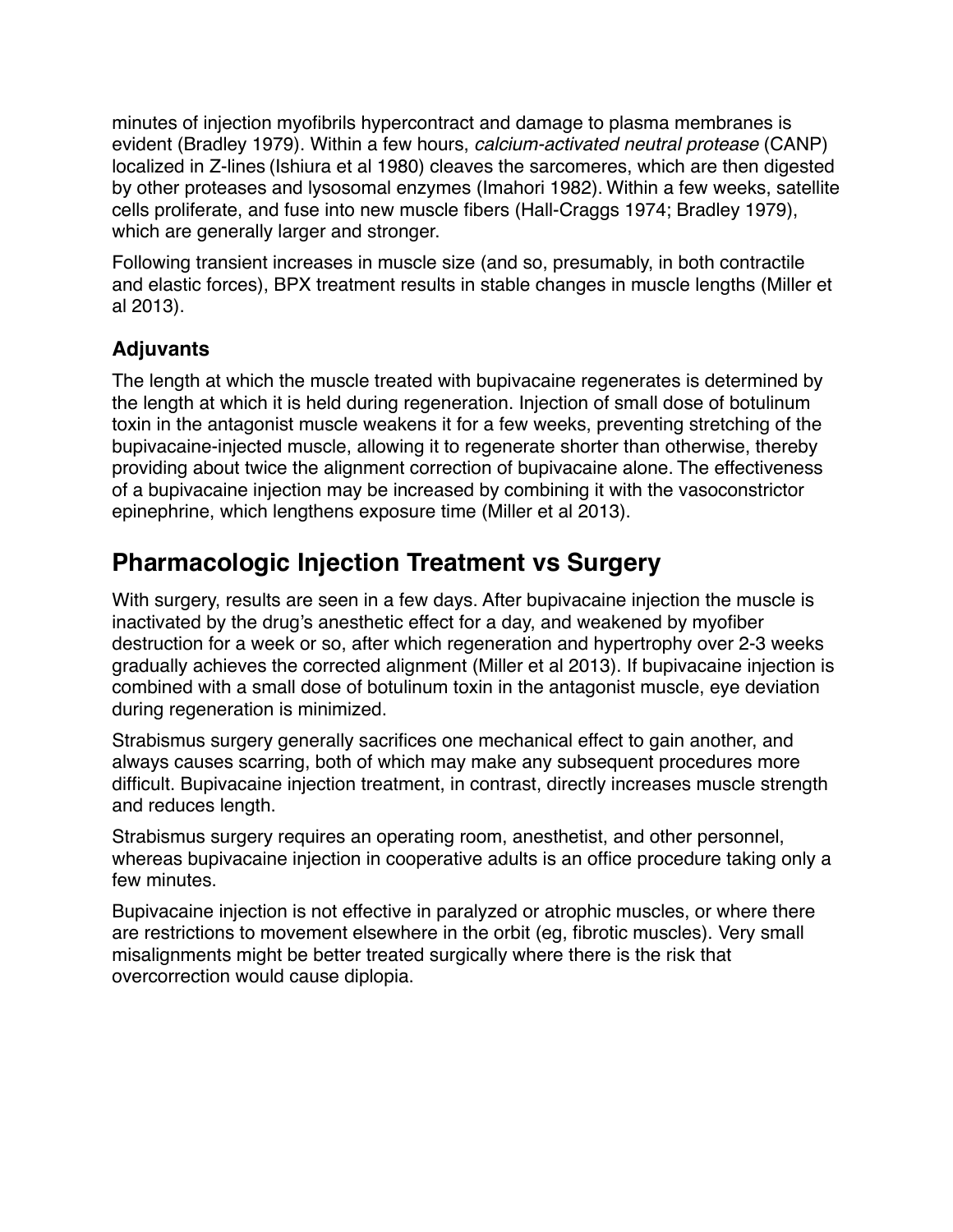### **Bibliography**

Anderson BC, Christiansen SP, Grandt S, Grange RW, Mcloon LK (2006). Increased extraocular muscle strength with direct injection of insulin-like growth factor-i. *Investigative Ophthalmology & Visual Science*, vol 47, isu 6, pgs 2461-2467.

Angaut-Petit D, Molgo J, Comella JX, Faille L, Tabti N (1990). Terminal sprouting in mouse neuromuscular junctions poisoned with botulinum type a toxin: Morphological and electrophysiological features. *Neuroscience*, vol 37, isu 3, pgs 799-808.

Bradley WG (1979). Muscle fiber splitting. In: Mauro A ed. Muscle regeneration. New York, Raven Press. Pp. 215-232.

Crouch ER (2006). Use of botulinum toxin in strabismus. *Curr Opin Ophthalmol*, vol 17, isu 5, pgs 435-440.

De Alba Campomanes AG, Binenbaum G, Campomanes Eguiarte G (2010). Comparison of botulinum toxin with surgery as primary treatment for infantile esotropia. *J AAPOS*, vol 14, isu 2, pgs 111-116.

De Paiva A, Meunier FA, Molgo J, Aoki KR, Dolly JO (1999). Functional repair of motor endplates after botulinum neurotoxin type a poisoning: Biphasic switch of synaptic activity between nerve sprouts and their parent terminals. *Proc Natl Acad Sci U S A*, vol 96, isu 6, pgs 3200-3205.

Debert I, Miller JM, Danh KK, Scott AB (2015). Pharmacologic treatment of comitant strabismus. J AAPOS.

Flick RP, Katusic SK, Colligan RC, Wilder RT, Voigt RG, Olson MD, Sprung J, Weaver AL, Schroeder DR, Warner DO (2011). Cognitive and behavioral outcomes after early exposure to anesthesia and surgery. *Pediatrics*, vol 128, isu 5, pgs e1053-1061.

Goldchmit M, Scott AB (1994). Avaliacao da motilidade extrinseca ocular de pacientes facectomizados sob anestesia retrobulbar. *Arq. Bras. Oftalmol.*, vol 57, isu 2, pgs 114-116.

Good WV (2014). Is anesthesia safe for young children? *J AAPOS*, vol 18, isu 6, pgs 519-520.

Hall-Craggs EC (1974). Rapid degeneration and regeneration of a whole skeletal muscle following treatment with bupivacaine (marcaine). *Experimental Neurology*, vol 43, isu, pgs 349-358.

Imahori K (1982). Calcium-dependent neutral protease: Its characterization and regulation. In: Cheung WY ed. Calcium and cell function. New York, Academic Press. Pp. 473-485.

Ing C, Dimaggio C, Whitehouse A, Hegarty MK, Brady J, Von Ungern-Sternberg BS, Davidson A, Wood AJ, Li G, Sun LS (2012). Long-term differences in language and cognitive function after childhood exposure to anesthesia. *Pediatrics*, vol 130, isu 3, pgs e476-485.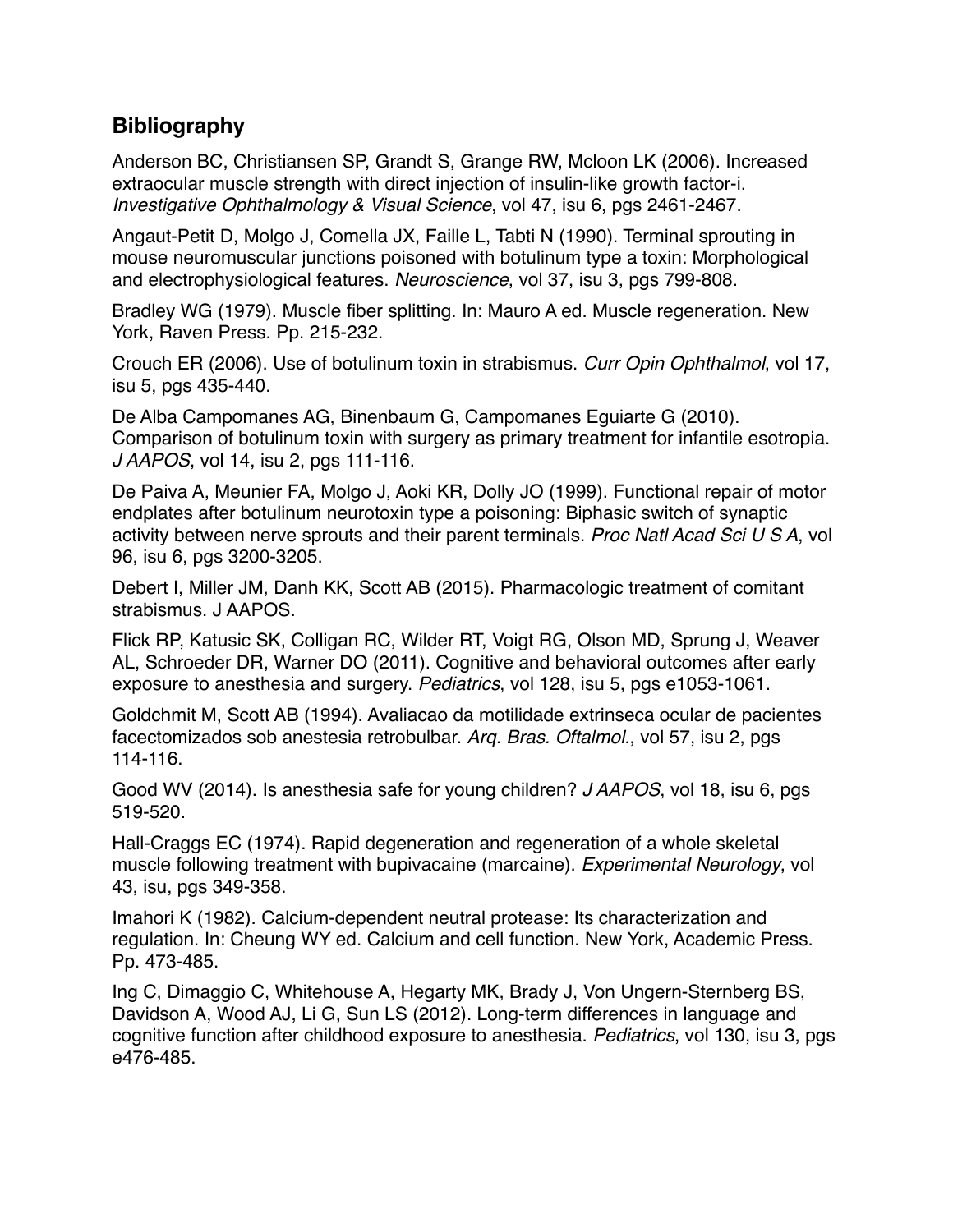Ishiura S, Sugita H, Nonaka I, Imahori K (1980). Calcium-activated neutral protease: Its localization in the myofibril, especially at the z-band. *Journal of Biochemistry*, vol 87, isu 1, pgs 343-346.

Kowal L, Wong E, Yahalom C (2007). Botulinum toxin in the treatment of strabismus. A review of its use and effects. *Disabil Rehabil*, vol 29, isu 23, pgs 1823-1831.

Magoon E, Cruciger M, Scott AB, Jampolsky A (1982). Diagnostic injection of xylocaine into extraocular muscles. *Ophthalmology*, vol 89, isu 5, pgs 489-491.

Mccann ME (2011). Anesthetic neurotoxicity in babies. *J AAPOS*, vol 15, isu 6, pgs 515-517.

Mcgowan FX, Jr., Davis PJ (2008). Anesthetic-related neurotoxicity in the developing infant: Of mice, rats, monkeys and, possibly, humans. *Anesth Analg*, vol 106, isu 6, pgs 1599-1602.

Mcloon LK, Anderson, B., & Christiansen, S. P. (2006). Effect of basic fibroblast growth factor (fgf2) on force generation in rabbit extraocular muscle. Investigative Ophthalmology & Visual Science. pgs 2930-2930.

Mcneer KW, Magoon EH, Scott AB (1999). Chemodenervation therapy: Techniques and indications. In: Rosenbaum A, Santiago AP ed. Clinical strabismus management. Philadelphia, W. B. Saunders. Pp. 423-432.

Mendonca TF, Cronemberger MF, Lopes MC, Nakanami CR, Bicas HE (2005). Electromyograph assistance and mendonca's forceps -- a comparison between two methods of botulinum toxin a injection into the extraocular muscle. *Arq Bras Oftalmol*, vol 68, isu 2, pgs 245-249.

Miller JM, Scott AB, Danh KK, Strasser D, Sane M (2013). Bupivacaine injection remodels extraocular muscles & corrects comitant strabismus. *Ophthalmology*, vol 120, isu 12, pgs.

Montecucco C, Schiavo G, Tugnoli V, De Grandis D (1996). Botulinum neurotoxins: Mechanism of action and therapeutic applications. *Mol Med Today*, vol 2, isu 10, pgs 418-424.

Nonaka I, Takagi A, Ishiura S, Nakase H, Sugita H (1983). Pathophysiology of muscle fiber necrosis induced by bupivacaine hydrochloride (marcaine). *Acta Neuropathol*, vol 60, isu 3-4, pgs 167-174.

Park CM, Park SE, Oh SY (2004). Acute effects of bupivacine and ricin mab 35 on extraocular muscle in the rabbit. *Curr Eye Res*, vol 29, isu 4-5, pgs 293-301.

Rainin EA, Carlson BM (1985). Postoperative diplopia and ptosis. A clinical hypothesis based on the myotoxicity of local anesthetics. *Arch Ophthalmol*, vol 103, isu 9, pgs 1337-1339.

Ribeiro Gde B, Almeida HC, Velarde DT (2012). Crotoxin in humans: Analysis of the effects on extraocular and facial muscles. *Arq Bras Oftalmol*, vol 75, isu 6, pgs 385-389.

Rowe FJ, Noonan CP (2012). Botulinum toxin for the treatment of strabismus. *Cochrane Database Syst Rev*, vol 2, isu, pgs CD006499.